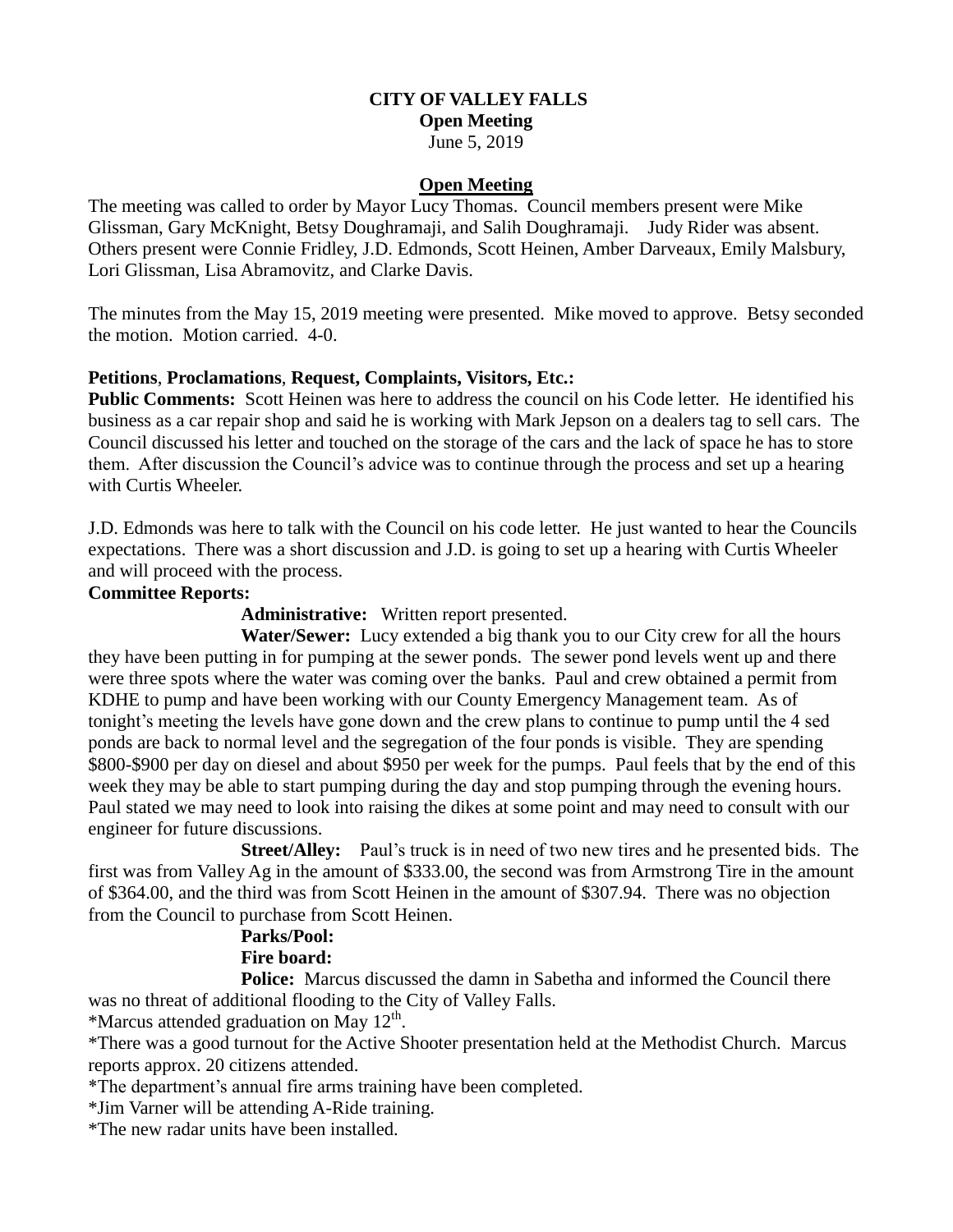# **Health Code:**

**VFEDC:** 

**Swimming Pool:** Lori stated attendance at the pool has been really good. There were 194 people there today and almost reached capacity. The total attendance for the summer is 922. \*So far 41 family passes have been sold, 11 single passes, and 9 10-day passes.

\*There are 5 guards taking WSI training. The instructor will be here June  $10^{th}$ - $14^{th}$ .

\*The managers are working through some chemical imbalance and have been in touch with Paul. \*The pool fund paid the life guard instructor. (Rod Strole)

\*Lori states that she was disappointed in the training videos from the pool company.

\*They continue to look for guards and the managers will post something on Facebook for those interested.

**Shade Structures:** Bain Millwrights has overbooked themselves and has contracted out to Belson Outdoor Company to complete the shade structure. The invoice from Belson was \$4,249.14. The Council previously accepted a bid from Bain for \$3200. Bain Millwright stated they would cover the difference in cost and shipping.

**Old Business: Walker-Barnes Addition/Lot Sales:** Emily Malsbury presented the counter offer from David Watson. The offer from the Council was to allow him to reserve two lots at a time but his counter offer was to reserve eight lots with construction to begin every three months. If building does not commence every three months then those lots go back on the market or can be renegotiated. Gary moves to accept the counter offer of eight lots with the stipulation that construction begin every three months. Salih seconds the motion. Motion carried 4-0.

Emily also reports that there has been a down payment put on lot #8 and the couple is working through building plans.

**House Demolition:** Logan from NEKES will be here Tuesday June 11<sup>th</sup> to review and inspect potential abatement properties.

**New Business: Fireworks Permit/Lisa Abramovitz:** An application from Lisa Abramovitz (A-Z Fireworks) was presented to sell fireworks in the Petro parking lot from June  $27<sup>th</sup>$  to July  $5<sup>th</sup>$ . Betsy moved to approve. Gary seconded the motion. Motion carried 4-0.

**Appointment New Administrator:** Lucy appointed the new administrator Joseph Hackney with consent of the Council. Joseph took his Oath of Office.

**Moving Expenses:** There was a discussion on the moving expenses and the request was to help cover \$500 of the \$800 moving expense. Gary moves to approve covering \$500. Betsy seconds the motion. Motion carried 4-0. Salih moves to approve Joseph Hackney for all banking functions, accounts, and to be added to the City credit card at the same allowance of \$2,500 that was set up with the previous administrator. Mike seconds the motion. Motion carried 4-0. The Council discussed leaving Denise on the card through the month of June 2019.

**Budget Concerns:** As work begins for the budget, Lucy wanted to touch base with the Council on items they would like to address. Items brought to the table were funds for demolition of houses (\$25,000), new signage, a police car, and a skid loader. They touched on the mil levy briefly too.

**Liquor License:** Annual renewal for J & T Liquor's license was presented. Gary moved to approve. Betsy seconded the motion. Motion carried. 4-0.